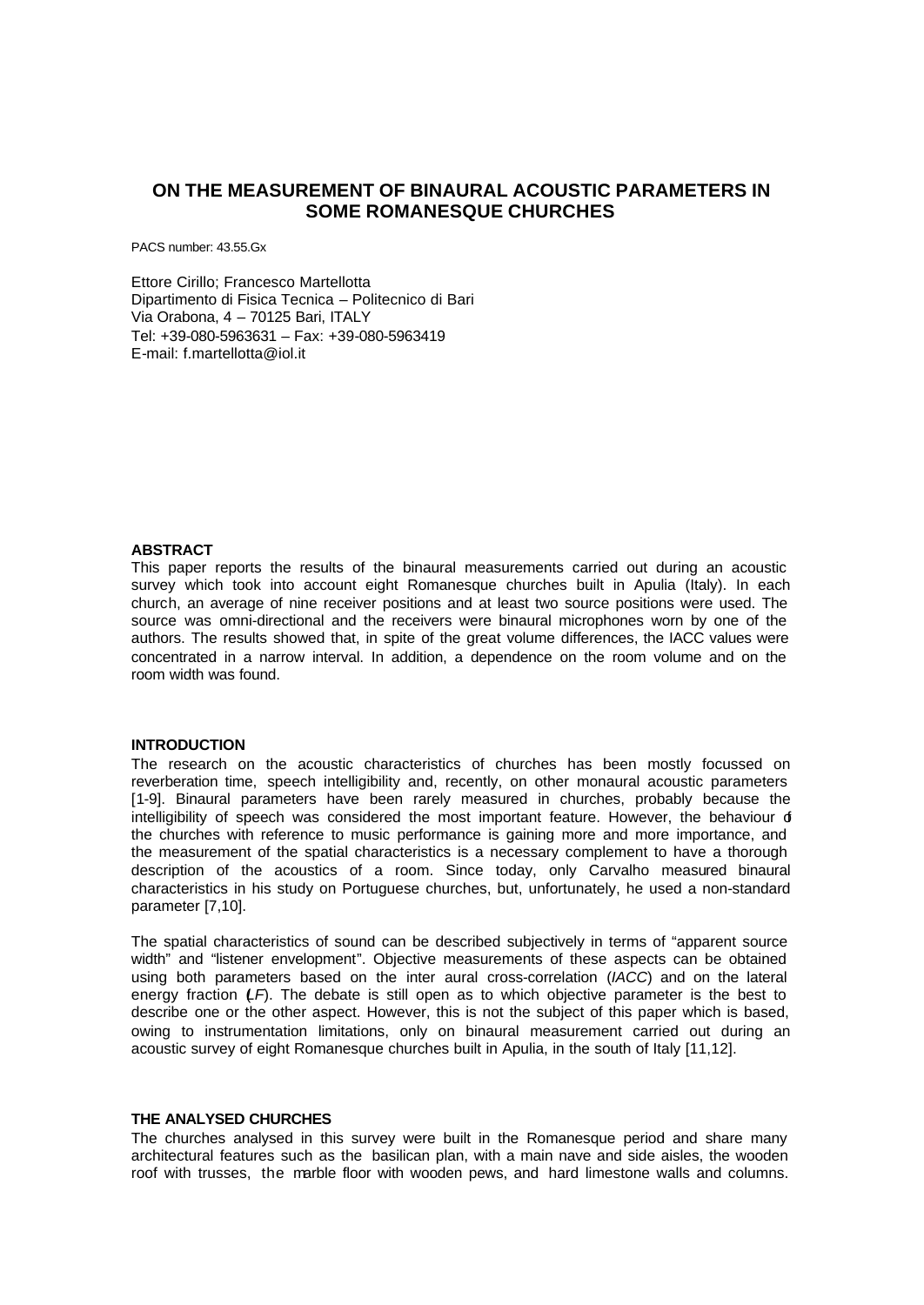Nevertheless, they have different dimensions, with volumes ranging from 32000 to 1500  $m^3$ (see Table 1), and specific features (see Fig. 1) briefly described below. St. Nicholas Basilica has a wooden ceiling with painted canvases and two columns which separate the nave from the transept. Bari Cathedral has false women's galleries (i.e. the side aisles are higher and roofed), and on the crossing there is a dome. Bitonto Cathedral has a wooden roof with densely spaced trusses and a pulpit on the right pillar of the triumphal arch. Barletta Cathedral is partly Romanesque and partly Gothic; the first part has wooden roof, the latter has ribbed cross-vaults and a choir with radial chapels. Bisceglie Cathedral has only one big apse on the main nave, on the presbytery area there are carpets and a wooden choir. Ruvo Cathedral has no women's galleries and the aisles are cross vaulted. Bovino Cathedral has no women's galleries but both the nave, and the aisles are roofed; the walls are plastered. Ognissanti church has a domed nave, while the aisles are barrel-vaulted. The effects of the architectural differences on monaural acoustic parameters have been discussed elsewhere [11].

| Table 1. Geometric details of the 9 churches surveyed. |  |
|--------------------------------------------------------|--|
|--------------------------------------------------------|--|

| Id           | Church                       | Volume  | Floor area Total area |         | Length | Max height | Width |
|--------------|------------------------------|---------|-----------------------|---------|--------|------------|-------|
|              |                              | $(m^3)$ | $(m^2)$               | $(m^2)$ | (m)    | (m)        | (m)   |
| $\mathsf{A}$ | St. Nicholas Basilica, Bari  | 32000   | 1530                  | 10500   | 54     | 24.5       | 26.0  |
| B            | Bari Cathedral               | 30100   | 1274                  | 9500    | 46     | 27.5       | 25.0  |
| C            | <b>Bitonto Cathedral</b>     | 16000   | 858                   | 6500    | 42     | 22.0       | 18.2  |
| D            | Barletta Cathedral           | 15800   | 912                   | 5500    | 46     | 21.0       | 18.4  |
| E            | <b>Bisceglie Cathedral</b>   | 10150   | 534                   | 4660    | 29     | 21.8       | 17.6  |
| F            | Ruvo Cathedral               | 6400    | 445                   | 3000    | 29     | 18.5       | 13.3  |
| G            | <b>Bovino Cathedral</b>      | 3840    | 452                   | 2420    | 22     | 11.0       | 18.5  |
| H            | Ognissanti church, Valenzano | 1800    | 258                   | 1300    | 19     | 9.6        | 12.8  |



*Figure 1*. Plans of the eight churches surveyed.

#### **MEASUREMENT TECHNIQUE**

The measurements were carried out using an omni-directional sound source made of twelve 100 mm loudspeakers mounted on a dodecahedron driven by a 300 W amplifier. A couple of Core Sound binaural microphones taped to the ears of one of the authors were used to record on a Sony TCD-10 DAT recorder the room responses to a logarithmic sine sweep. The sweep length was of six seconds, followed by a silence long enough to avoid time-aliasing problems.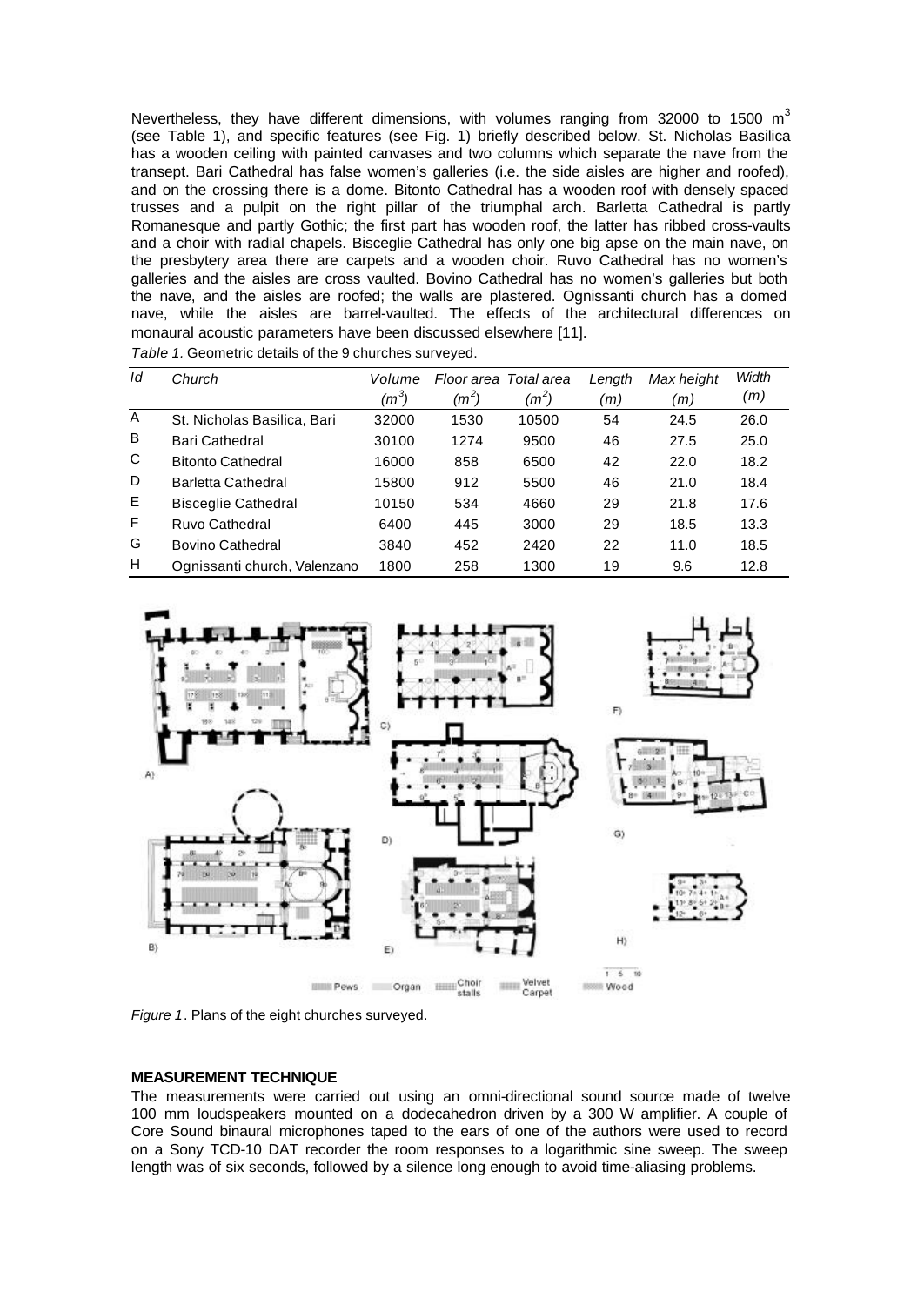In each church at least two source positions were used, one on the symmetry axis and one off the axis, both in the presbytery area. The source was placed 1.5 m from the floor. Nine receiver positions were used on average. In very large but symmetrical churches the receivers were only placed in one half of the floor, otherwise they were spread to cover the whole floor area uniformly. St. Nicholas Basilica is an exception because the receivers were placed on both sides of the church. The microphone was placed 1.2 m from the floor surface.

All the measurements and the calculations of the indices were carried out according to ISO 3382 standard [12]. Annex B of the quoted standard suggests to use a dummy head in order to have comparable measurements. However, a human head is accepted provided that the characteristic measure given by the head breadth plus two times the difference between the head length and the distance from the ear entrance point to the occipital wall stays in a range of values such that the measured *IACC* for the real head correlate with those of the dummy head within  $r = 0.85$  or better. Idaka *et al.* [13] found that if this measure for a real person or a dummy head ranges from 318 to 355 mm, it fall into the same range as a Kemar head within 10%, with negligible differences on the measured *IACC* values. In this study the characteristic measure was 335 mm.

The binaural impulse responses, were used to determine both  $(1 - IACC_{\text{F3}})$  and  $(1 - IACC_{\text{F3}})$ , defined as the average of *IACC* for the three octave bands with centre frequencies 500, 1000, and 2000 Hz integrated, respectively, from 0 to 80 ms, and from 80 to 1000 ms [13]. In addition the inter-aural difference (*IAD*) proposed by Griesinger [14] was calculated as well. The formulation adopted in this study is slightly different and provides a normalized parameter, ranging from 0 (totally correlated signals) to 1 (signals in opposition of phase):

$$
IAD = \frac{\int_{t1}^{t2} [p_L(t) - p_R(t)]_{eq}^2 dt}{2 \int_{t1}^{t2} [p_L^2(t) + p_R^2(t)] dt},
$$

where  $p_L$  and  $p_R$  are the sound pressures at the two binaural microphones. The difference between the signals is equalized with a 6 dB per octave boost below 300 Hz in order to compensate the reduction in inter-aural difference. In this way the parameter is an equivalent of the *LF* so it is possible to express the single number parameters  $IAD_{\text{F4}}$  and  $IAD_{\text{A}}$  as the averages over the octave bands from 250 to 2000 Hz using the same integration limits given for *IACC*.

### **RESULTS ANALYSIS**

The mean values of the aforesaid binaural parameters are summarized in Table 2. It can be observed that the range of the *IACC*<sub>E3</sub> values is about 0.08, from 0.616 of Bari Cathedral to 0.694 of Ognissanti church. It is significant that this range coincides with that of the A+ class auditoria defined by Beranek, even though the room dimensions vary considerably. A possible explanation for this behaviour may be the effect of the columns which, as shown by Suzumura and Ando [15], reduce the *IACC*. Figure 2 shows the plot of  $(1 - IACC_{F3})$  and  $IAD_{F4}$  against the church volume and the total width (including both nave and aisles). It appears that the higher parameter values are measured inside the smaller rooms, and vice versa. St. Nicholas Basilica makes exception to this behaviour, in fact both  $(1 - IACC_{E3})$  and  $IAD_{E4}$  are high compared to the church dimensions. A comparison with Bari Cathedral, which has similar dimensions, shows this clearly. In the Cathedral the parameters assume the smallest values of the relative ranges, according to the room geometry which provides few early lateral reflections. In the Basilica the parameter values are higher, near the upper limit of the range. This difference may be due to the columns which separate the nave from the transept of the Basilica (iconostasis). They interfere with the propagation of the direct sound (especially at medium and high frequencies), reducing the correlation between the signals arriving at the two ears. The frequency dependence is visible in Figure 3, where measurements made in both churches, at equivalent source-receiver combinations, are shown to support this argument, comparing wide band values with three-band average values.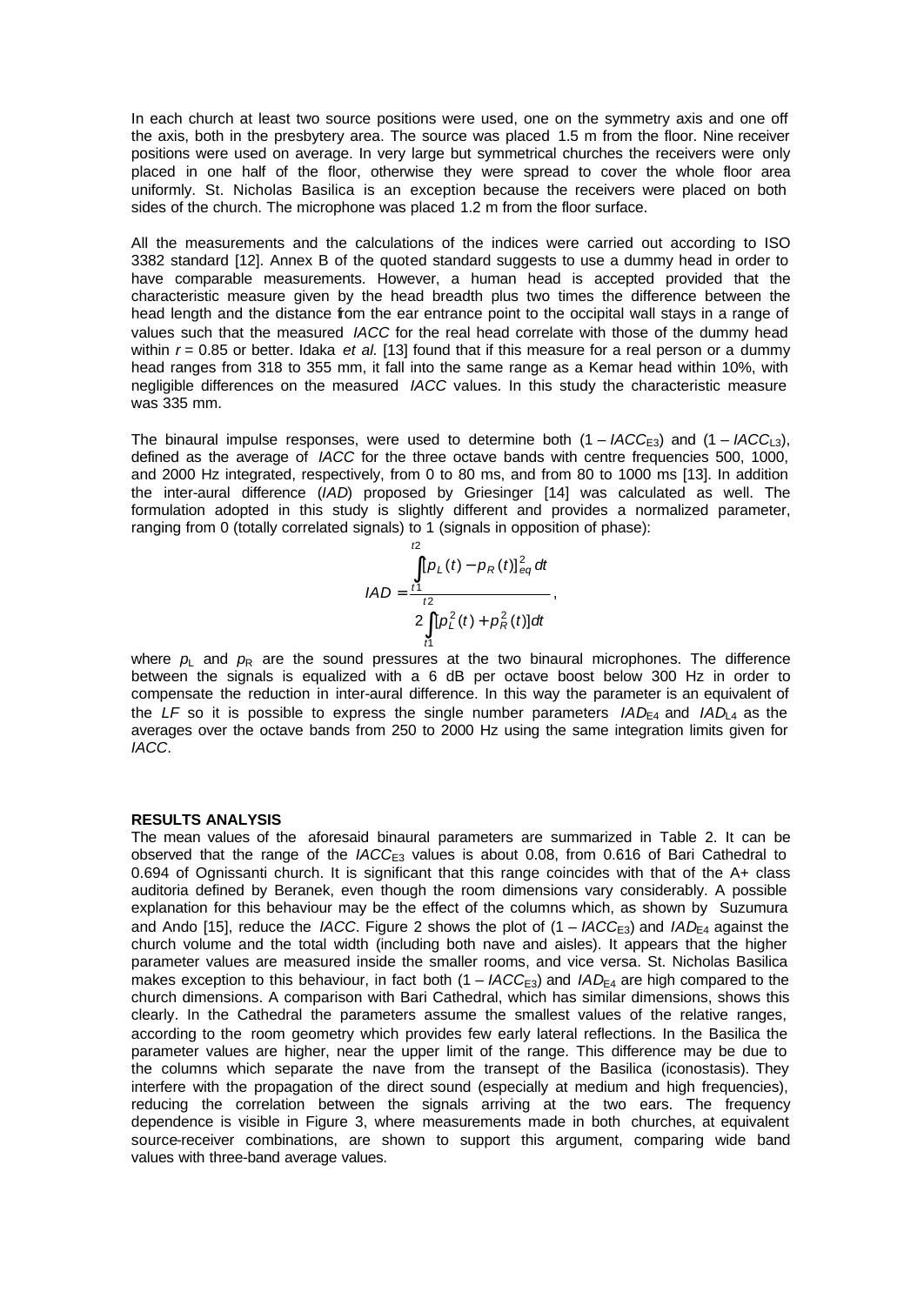*Table 2*. Summary of the mean values of the binaural indices measured inside each church

| ld | Church                       | $1 - IACCF3$ | $1 - IACCF3*$ | $IAD_{F4}$ | $1 - IACC13$ | IAD <sub>14</sub> |
|----|------------------------------|--------------|---------------|------------|--------------|-------------------|
| A  | St. Nicholas Basilica, Bari  | 0.676        | 0.752         | 0.408      | 0.909        | 0.485             |
| B  | <b>Bari Cathedral</b>        | 0.616        | 0.774         | 0.341      | 0.895        | 0.475             |
| C  | <b>Bitonto Cathedral</b>     | 0.645        | 0.737         | 0.416      | 0.911        | 0.485             |
| D  | Barletta Cathedral           | 0.692        | 0.738         | 0.391      | 0.920        | 0.475             |
| E. | <b>Bisceglie Cathedral</b>   | 0.666        | 0.774         | 0.408      | 0.893        | 0.468             |
| F  | Ruvo Cathedral               | 0.681        | 0.757         | 0.417      | 0.891        | 0.487             |
| G  | <b>Bovino Cathedral</b>      | 0.692        | 0.787         | 0.405      | 0.894        | 0.490             |
| H  | Ognissanti church, Valenzano | 0.694        | 0.789         | 0.444      | 0.932        | 0.491             |
|    | min                          | 0.616        | 0.737         | 0.341      | 0.891        | 0.468             |
|    | max                          | 0.694        | 0.789         | 0.444      | 0.932        | 0.491             |
|    | range                        | 0.078        | 0.053         | 0.103      | 0.041        | 0.023             |

\* Values calculated excluding the direct sound contribution



*Figure 2.* Plot of (1 – *IACC*<sub>E3</sub>) and *IAD*<sub>E4</sub> as a function of the total width and of the volume of the analysed churches. Church identifiers are the same reported in table 2.



*Figure 3*. Comparison of *IACC* measurements in St. Nicholas Basilica and in Bari Cathedral.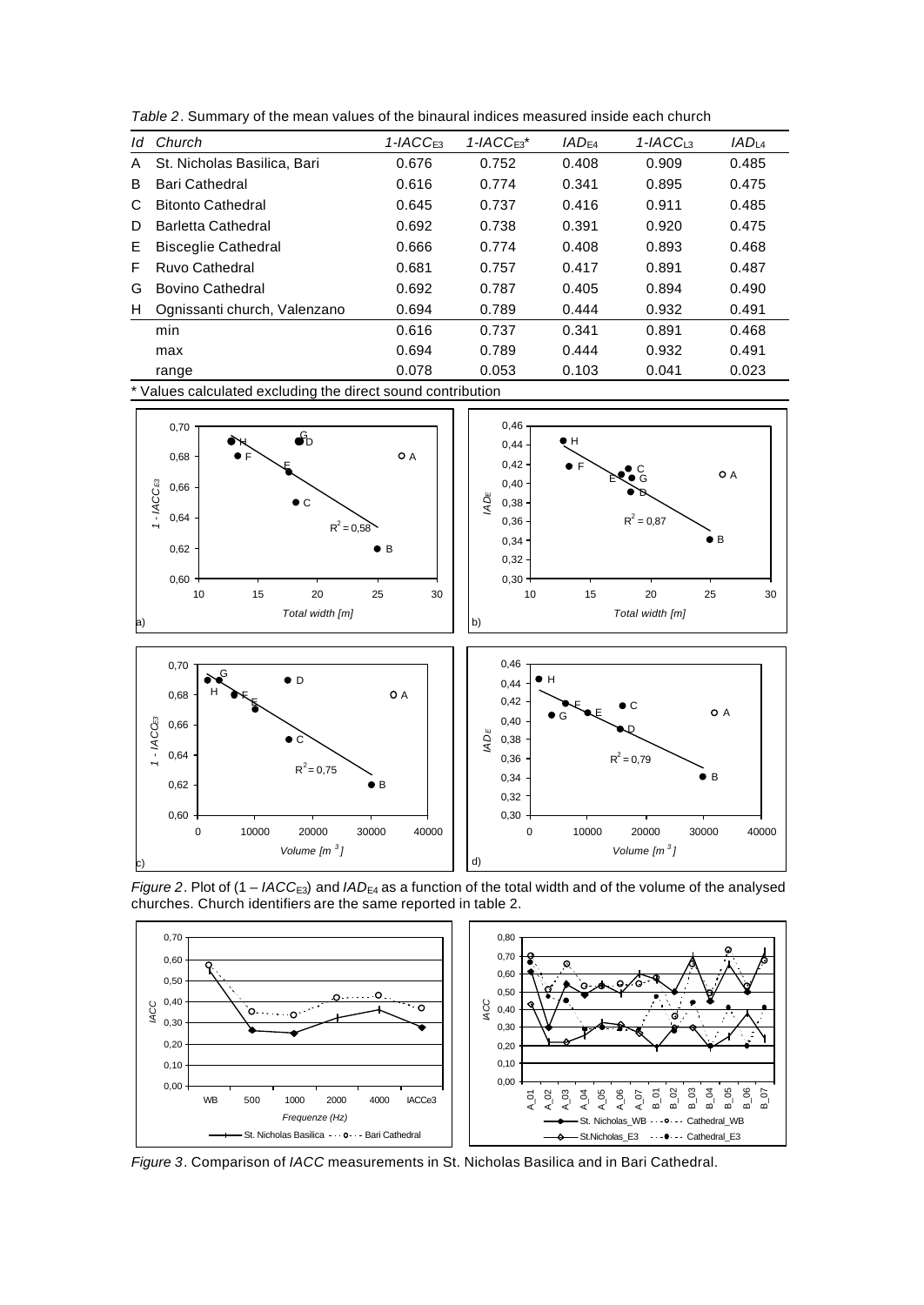The analysis of the  $IACC_E$  values calculated excluding the direct sound (Table 2), that is assuming 5 ms as the lower integration limit, shows that the mean values are higher, but the range becomes narrower, being only 0.05. This is in agreement with the results found by Idaka *et al*. [13] in many auditoria. A comparison between the mean values calculated with and without the direct sound shows that in St. Nicholas Basilica  $(1 - IACC<sub>E3</sub>)$  is 0.752, lower than in Bari Cathedral where it is 0.774. This means that excluding the direct sound, the effect of the columns which separate the nave from the transept becomes negligible, while the narrower span (and consequently the higher number) of the columns of the nave in Bari Cathedral can account for the higher  $(1 - IACC_{E3})$  value.

Figure 2 shows that, excluding St. Nicholas Basilica from the analysis, both  $(1 - IACC_{E3})$  and  $IAD_{E4}$  are correlated with the church width, but only  $IAD_{E4}$  has a significant coefficient of determination equal to 0.87. Similarly, both parameters are significantly correlated with the church volume, and *IAD*<sub>E4</sub> has, again, a slightly better coefficient of determination. This correlation is an obvious consequence of the dependence of both parameters on the early lateral reflections, which tend to become fewer as the room dimension grows.

Figure 4 shows that the influence of the room dimension disappears or, however, becomes negligible when (1 – *IACC*<sub>L3</sub>) and *IAD*<sub>L4</sub> are taken into account. In this case the mean values of the parameters are higher than their "early" equivalent and are concentrated in a narrow range: respectively from 0.89 to 0.93 and from 0.47 to 0.49. This result means that in the analysed churches the diffusion of the sound, due to surface irregularities, columns, and trusses is high.

In order to analyse whether *IACC* and *IAD* describe different aspects of the sound field or, being calculated from the same measurement, they are correlated, the individual position values of  $(1 - IACC_3)$  were plotted as a function of  $IAD_4$  (Figure 5) with reference to the "early" and "late" parts. It appears that the "early" parameters are significantly correlated, even though the points are considerably scattered, while the "late" parameters are not equally well correlated.





*Figure 4.* Plot of  $(1 - IACC_{L3})$  and  $IAD_{L4}$  as a function of the volume of the analysed churches.

*Figure 5*. Plot of the correlations between individual position values of the "early" (left) and "late" (right) parameters.